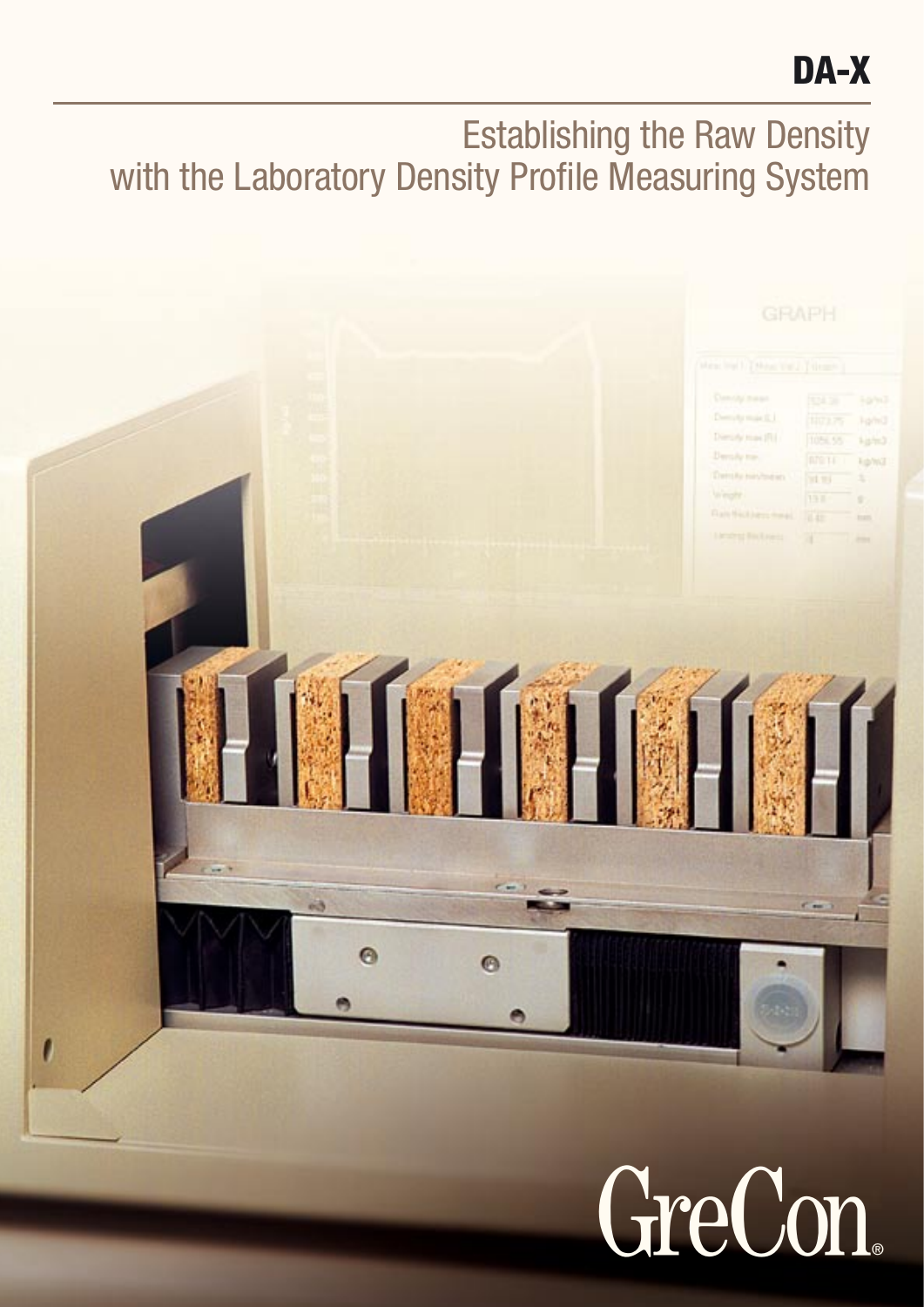The data obtained from the laboratory analysis is imperative to verify the information received from the various on-line measuring systems.

#### 100 Times faster, 10 Times more accurate

By using modern X-ray technology, the GreCon laboratory density profile measuring system works 100 times faster and 10 times more accurately than traditional systems using a radiation device.

Highly accurate, rapid and easy measuring of the density distribution is available for various wooden boards. This is based on an optimized measuring source consisting of an X-ray semiconductor detector combination that makes it possible to carry out highly accurate measurements with a speed of up to 5 mm per second.

If the DA-X is combined with other measuring systems, the laboratory work can be even more effective and easy. All the laboratory data obtained are evaluated by a visualization computer and displayed.

#### Configuration of the DA-X

The DA-X is configured as a complete laboratory system, consisting of an ergonomically designed workstation, the measured value data logger, a scale, an electronic caliper and a visualization computer.

The workstation has space for all components of the measuring system. In addition, it offers sufficient space for "manual" data processing. The printer and the PC are safely housed in a side compartment. The connection cables are routed via integrated cable ducts.



Overall view of the entire system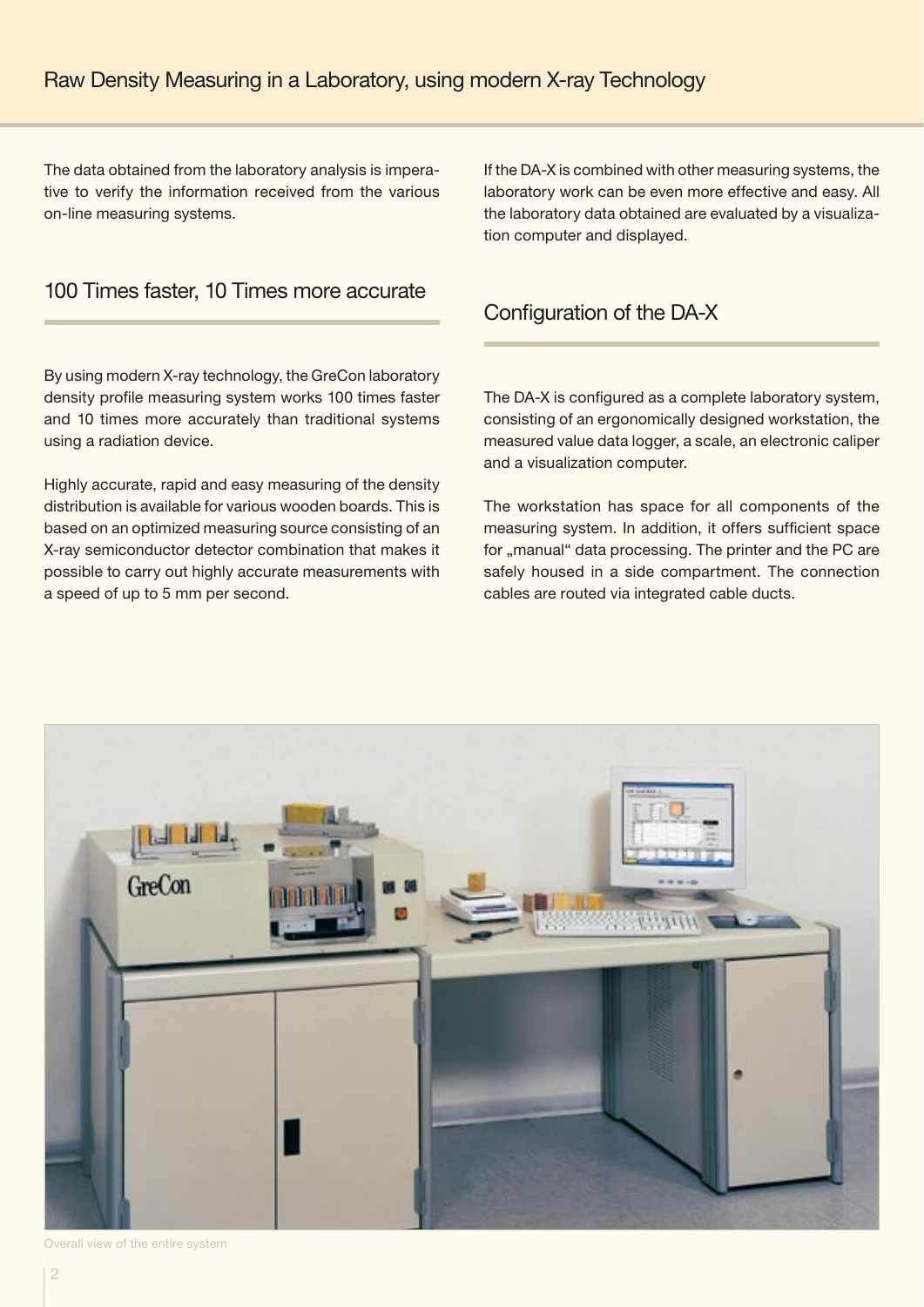The data logger consists of the controls for the motor driven sample carrier, the X-ray generator and the measuring unit. To protect the operator, the moving parts have been covered by a fibre-glass hood. The effective screening of the measuring area has been approved and restricts the X-rays to the measuring chamber.

A scale and an electronic caliper are connected to the evaluation system of the DA-X. The mechanical dimensions and the weight of the sample to be measured are logged in with the push of a button and automatically stored with the other sample data.

By using a sample holder, several samples taken from the same board or from different boards can be evaluated in a single measuring process. Depending on the thickness of the boards, there are holders for one, three or six samples. For easier handling, the sample holders can be removed from the carrier to insert board samples.





### The Measuring Process

Measuring takes place in three simple steps. First the known production data of the board samples are entered into the visualisation computer.

This data is then allocated to the dimensional and weight values determined with the aid of the electronic caliper and the scale.

The holder with wood samples is inserted into the carrier and the measurement is initiated. Within a few seconds, the measured values are available in numerical and graphical form for further analysis.

Electronic measuring caliper and scale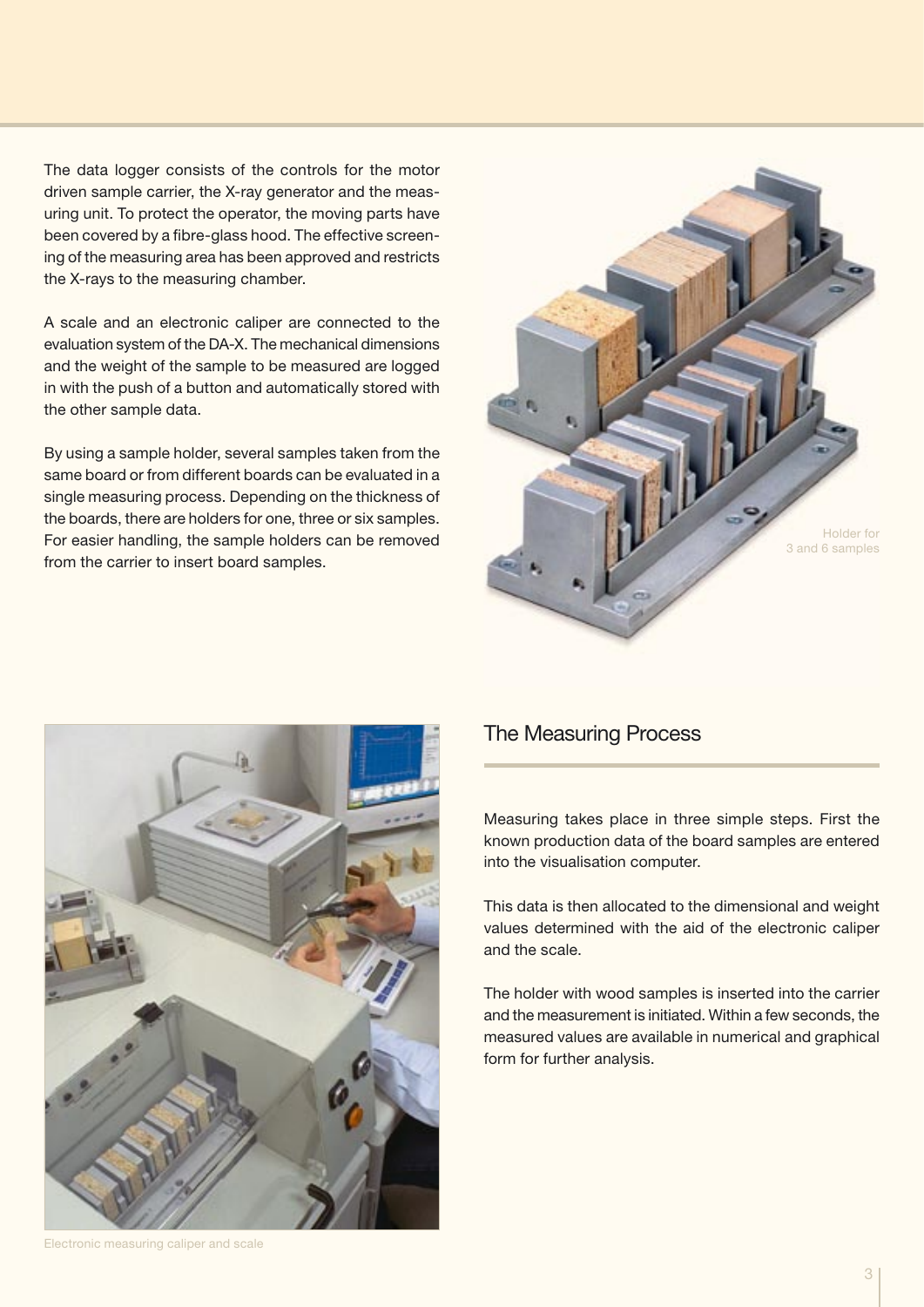## **Software**

The extensive DA-X software is based on the Windows operating system and the simple menu structure makes intuitive handling of all program modules possible.

The most important function of the software package is visualization. All the data recorded are protocolled and graphically processed. The information obtained is automatically stored in a database and can be called up for further analysis at any time. The integrated export function can be utilized to make the data available for other programs, for example, tabulation.

Important information on the current measurement, including

- average raw density
- $\blacksquare$  maximum raw density of the top layer
- maximum raw density of bottom layer
- actual position of sanding surface

are shown in numerical form on the screen after the measuring process and their position identified within the raw density profile.

There are also comprehensive functions for an exact evaluation and analysis of the raw density profiles:

■ Zoom into sections of the raw density profiles

Individual sections of the profiles can be continuously enlarged or reduced for a more detailed view.

■ Comparative measurements of various board samples

Measuring graphs can be overlaid on the screen. This facilitates a comparison of the sanded and unsanded boards or of samples from different production periods. The measuring graphs are clearly colour-differentiated.

■ Averaging of different measured values

The measured results of various board samples can be averaged by using an arithmetic function. This improves the assessment of production periods.

The data obtained and the exact analysis of the bulk density profile allow further conclusions to be drawn about the board characteristics and their utilization, as well as the production process.



Measurement of sample data Measurement of additional sample data

Graphical representation of general sample data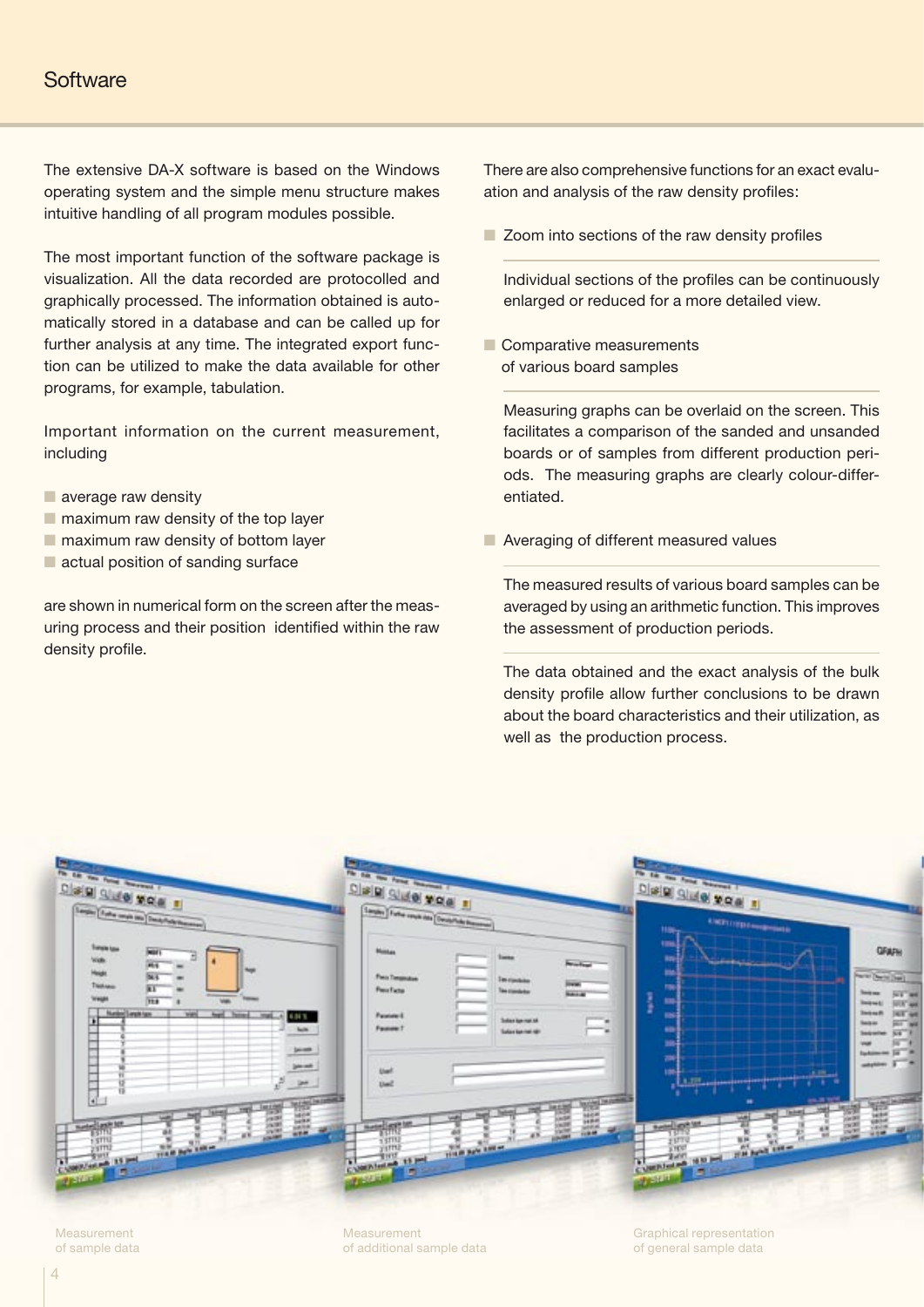■ Ratio between minimal core-layer density and the average overall density

This information can be used to determine the later utilization of the boards. The ratio between the minimal core-layer density and the average overall density can be utilized to calculate some important technological characteristics of the boards.

■ Finding the optimal sanding surface

The information about the maximum raw density and its distance to the surface of the board provides information about the optimal sanding surface. This can be used to control and reduce the amount of material to be sanded.

■ Accurate analysis of the protective layer

The high positioning accuracy of about 3  $\mu$ m and the evaluated measuring ranges from 20µm onwards make it possible to perform an accurate analysis of the raw density distribution in the critical areas of the board surface.

#### Network Connection

Apart from the local evaluation and protocolling of the recorded measuring values by the visualization computer, the DA-X can be connected to process control systems via interfaces. Various connections such as NET-DDE, Allen Bradley Ethernet or Ethernet with an H1-BUS and TCP/IP protocol are available for networking.

#### Remote Diagnostic System

To support the operators on site, the GreCon measuring systems are equipped with a remote diagnostic facility. A modem is used to create a direct link between the GreCon customer service and the on-site measuring system. Questions can be asked on-line about the settings, possible parameter changes, software updates and fault finding.



Graphical representation of average values

Detail magnification **Comparison measurement**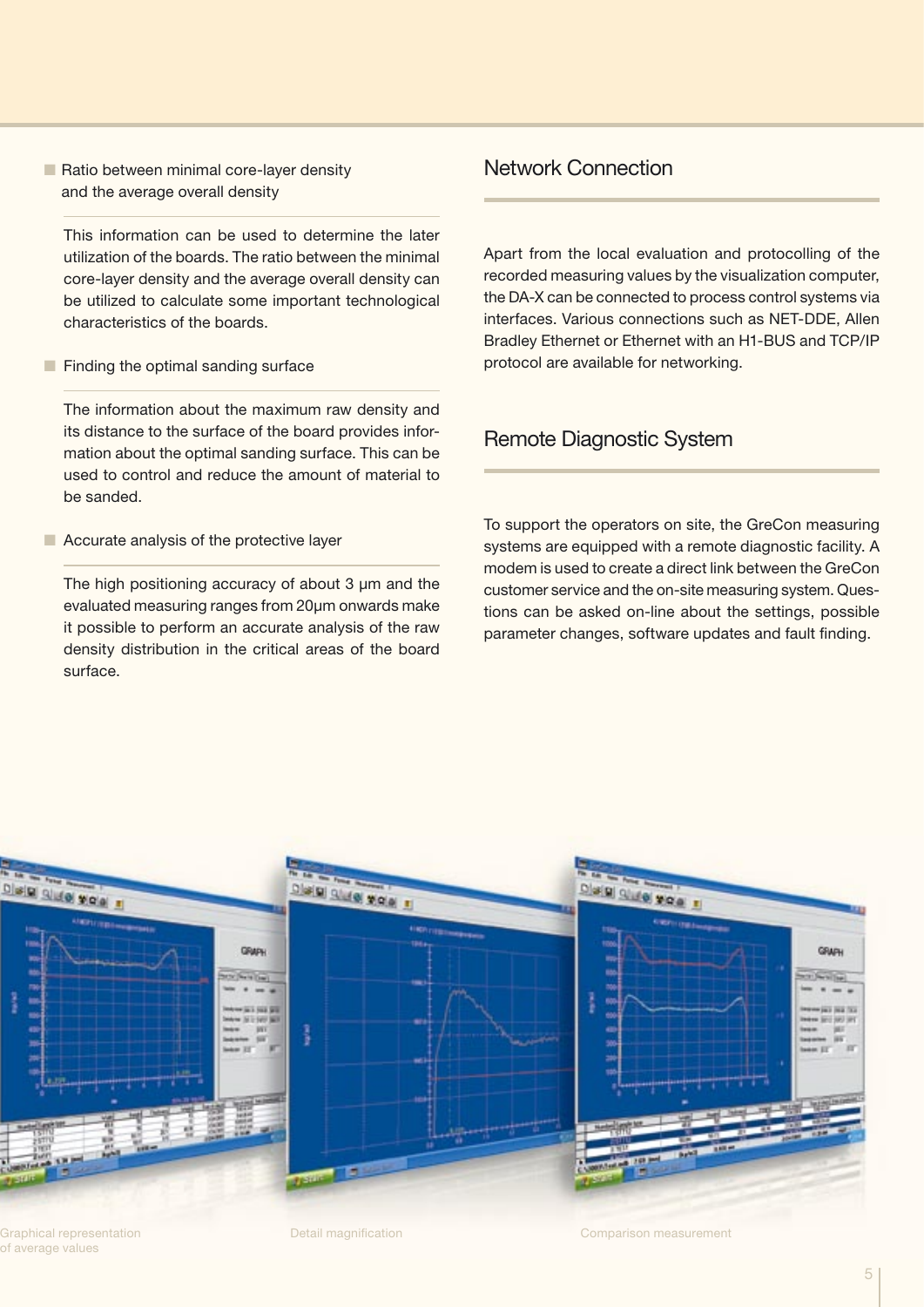| Sample dimensions: 50 x 50 mm ± 1 mm            |
|-------------------------------------------------|
| 2 inch $x$ 2 inch $\pm$ 0.04 inch               |
| Material sample: Wood compounds                 |
|                                                 |
| 94 lbs/cuft                                     |
| Feed speed:  from 0,05 to 5 mm/sec              |
| 0.002 to 0.2 inch/sec                           |
|                                                 |
|                                                 |
| with internal calibration                       |
| Measuring accuracy: $\pm$ 1% of measuring range |
|                                                 |
|                                                 |
|                                                 |
| up to 0.75 inch                                 |
|                                                 |
| up to 2 inch                                    |
|                                                 |
| up to 6 inch (optional)                         |
|                                                 |
|                                                 |
|                                                 |
|                                                 |

## **References**

■ Particleboard / MDF board / OSB board / HDF board / Hardboard

## Hardware Advantages

- Solid basic construction
- $\blacksquare$  Highly accurate linear drive with 1,25  $\mu$ m increments
- X-ray technology (no permanent radioactive source)
- Measuring resolution 20 µm (local resolution)
- Measuring speed of 0,05 to 5 mm/s (eg. a 19 mm sample is measured in 4 seconds)
- Various sample types such as: chipboard, MDF, OSB, LVL, laminated wooden boards, but no gypsum- or cement-bonded boards
- Geometrical sample data are transmitted via an electronic caliper
- The weight of the sample is electronically recorded with the aid of a scale

## Software Advantages

- Windows<sup>®</sup> operating system
- Software package, including tabulation (Excel)
- Multiple graphics in 3 D, cascade or colour progression (graph comparison)
- Export of graphical data using Excel, etc.
- Simple operation of software
- Seamless zooming of graphics
- Network connections, standard
- Remote diagnostics via GreCon customer service

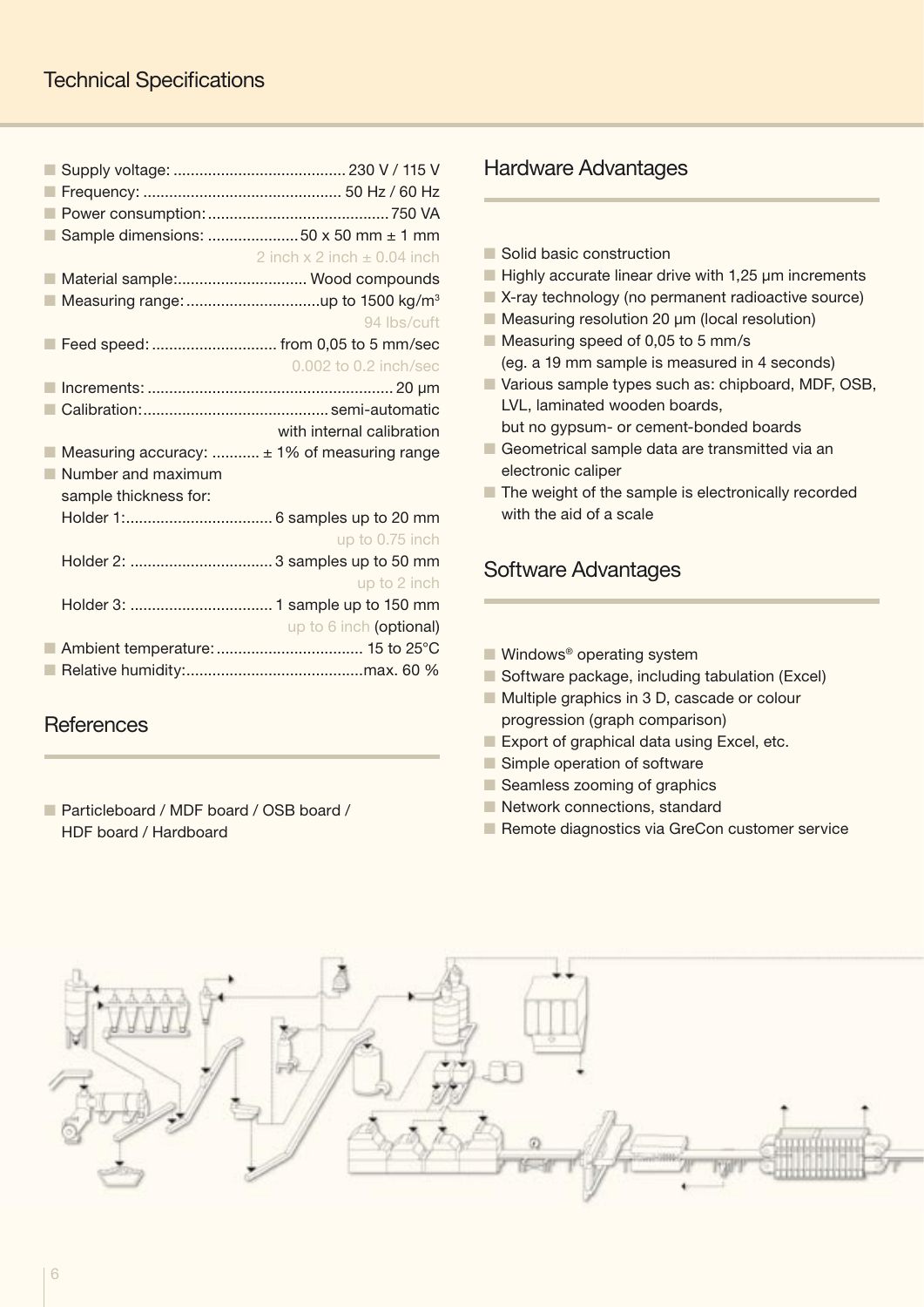Ever-increasing production capacities have brought about a corresponding increase in the number of board samples to be measured, as well as the laboratory service and equipment requirements. Efficient laboratory work is guaranteed by interfacing the DA-X with other laboratory measuring systems.

## MWF 3000 LD

The laboratory moisture measuring system MWF 3000 LD can be fully integrated into the DA-X system. This system works on the microwave measuring principle and automatically determines the moisture content of the entire board sample, after which the measuring result is stored with the other sample data.

## **StenOgraph**

A particularly useful combination is the use of the laboratory raw density profile measuring device DA-X and the on-line raw density profile measuring device StenOgraph. When used as part of the continuous production process, the StenOgraph provides all the data required to optimize production. If unusual developments should be observed in certain board ranges, these can be investigated and accurately evaluated in the laboratory by using the DA-X.

### Bondcheck / Labrob

If the data and information from the raw density profile are viewed in correlation with the mechanical properties such as the transverse tensile strength, the shear strength and bending strength of the board samples, the DA-X can be linked to the Bondcheck automatic board-testing system or the Labrob board testing device.

In this process, the information obtained from the various devices is collected in a PC and evaluated.





Moisture Analyser MWF 3000 LD